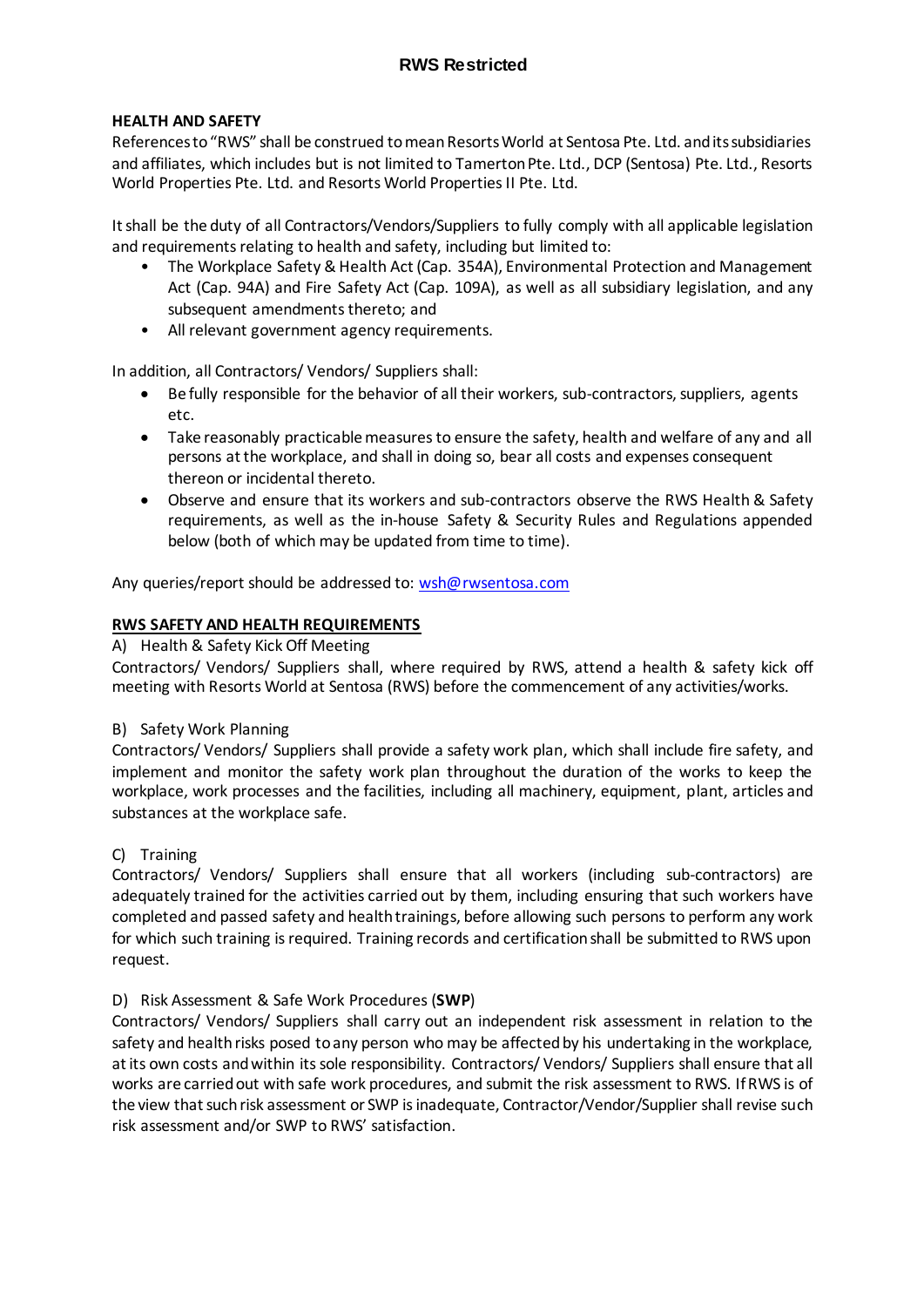### E) Maintenance Regime

Contractors/ Vendors/ Suppliers shall provide and ensure an adequate maintenance regime for all its machinery, equipment, tools, plant, etc. that are safe to use. Maintenance records shall be submitted to RWS at its request.

### F) Safety Personnel

Contractors/ Vendors/ Suppliers shall ensure appropriate competent safety personnel shall carry out safety & health supervision for their activities at RWS' premises. The safety representative shall be on site at all times during the carrying out of the works/activities, and be in charge of the safety and health of its workers.

#### G) Method Statements

Method Statements shall be provided for the works conducted at RWS' premises.

## H) Personal Protective Equipment

Contractors/ Vendors/ Suppliers shall provide their workers with adequate instruction, information, training and any appropriate personal protective equipment for securing his/her safety, health and welfare while at work.

## I) In House Safety Rules and Regulations

Contractors/ Vendors/ Suppliers shall follow and comply with RWS In House Safety Rules and Regulations. Failure to comply with the In House Safety and Regulations may result in work suspension at Contractor/ Vendor/ Suppliers own cost.

#### J) RWS Safety & Security Induction Course (**SSIC**)

Contractors/ Vendors/ Suppliers shall be trained on the RWS Safety & Security Induction Course (SSIC) before they are allowed to work at RWS' premises.

#### **RWS IN-HOUSE SAFETY & SECURITY RULES AND REGULATIONS**

Contractors/ Vendors/ Suppliers shall be solely responsible for any accident/incident resulting from the infringement of these Rules and Regulations.

No work shall commence prior to the acknowledgement and acceptance of these Rules and Regulations by the Contractors/ Vendors/ Suppliers and receipt of the same by RWS. Where activities fall under PTW, Contractors/ Vendors/ Suppliers must obtain all approvals required and display the validly endorsed PTW form at the work site at all times before the start and during work-in-progress.

#### A) Safety

- 1. All necessary and relevant permits should be applied for and obtained before carrying out the works, including RWS Permit-to-work (PTW) which should be applied from RWS' FM&E's Operation Support Centre (OSC).
- 2. In respect of PTW, Contractors/ Vendors/ Suppliers are to make available to RWS all required documentation, including, but not limited to:
	- Risk Assessment
	- Method Statement
	- Safe Work Procedures
	- Equipment lifting permit (if applicable)
- 3. Permits for Hot Work, and working in confined spaces shall be obtained prior to such works being carried out.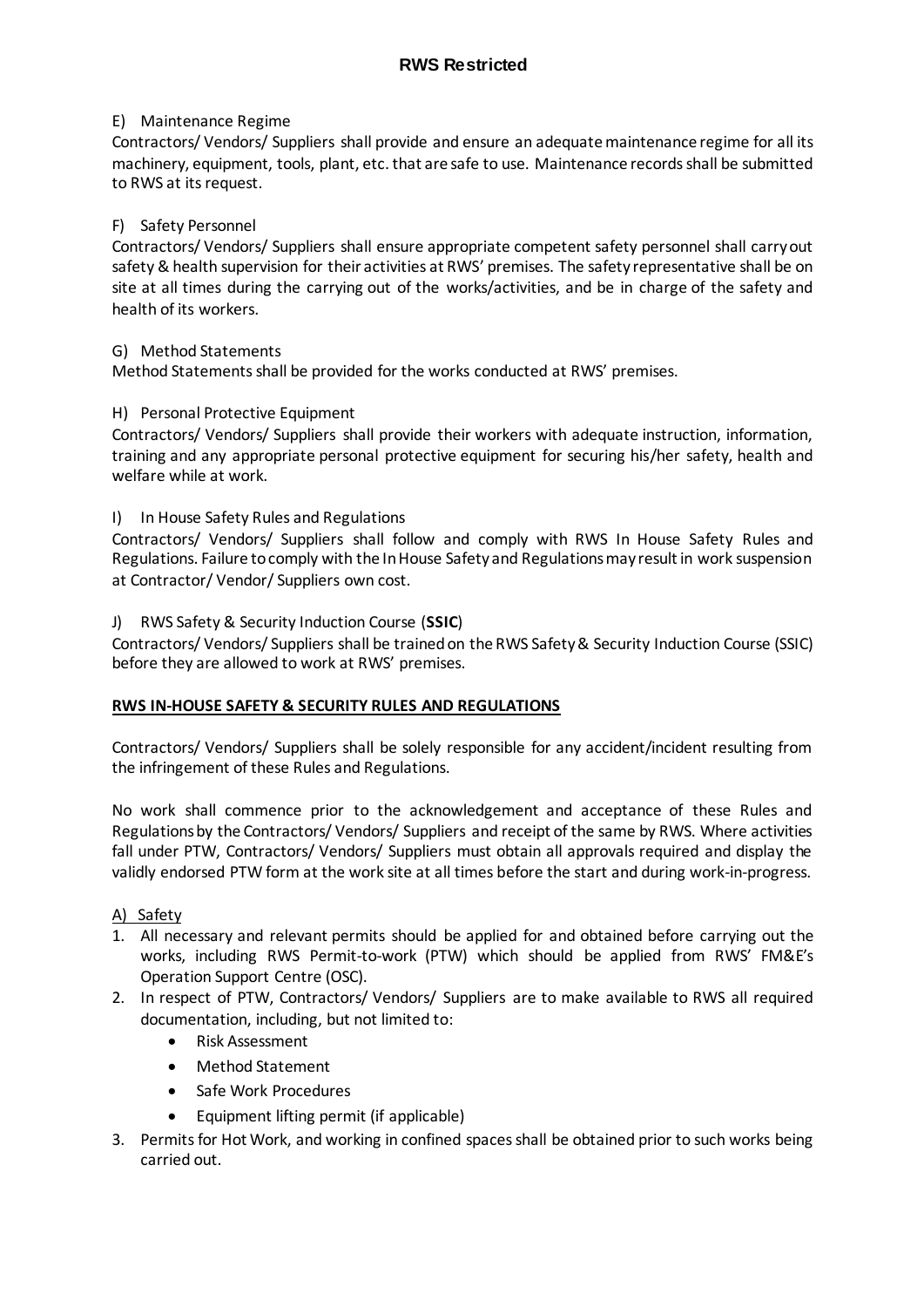# **RWS Restricted**

- 4. All high risk works shall be closely supervised. Such works shall include but not be limited to: Lifting, working at height, demolition, excavation, hot work & working in confined spaces.
- 5. With respect to confined spaces, Contractors/ Vendors/ Suppliers shall not enter into or work within any Confined Space (as defined in the Workplace Safety and Health (Confined Space) Regulations 2009) without certification by a confined space safety assessor.
- 6. Risk assessments shall be carried out and approved for both Routine and Non Routine work, before proceeding with the works.
- 7. All incidents and near-miss incidents within RWS' premises are to be reported to RWS project coordinator/ manager within 24 hours at 65778588.
- 8. No authorized storage of items at RWS' premises without prior approval.
- 9. Do not throw things from height. All materials shall be placed at least 1 metre away from the edge of the building or opening to prevent falling object hazards.
- 10. Any unsafe act and condition must be reported at once to the Supervisor for corrective and preventive measures.
- 11. All workers are to wear appropriate attire and type-approved personal protective equipment when working in RWS' premises.
- 12. Adhere to all warning signs and notices displayed.
- 13. Only trained and authorized persons are allowed to operate any equipment and machinery.
- 14. Do not attempt to repair or alter any equipment if you are not authorized or competent to do so.
- 15. Do not take short cuts. Only use proper work methods and authorized access.
- 16. FM&E approval must be sought before tapping any utilities within the RWS' premises.
- 17. Only Licensed Electrical Worker (LEW) with approval from FM&E shall be allowed to work on electrical installation in RWS' premises.
- 18. Only electrical tools / equipment that are type-approved shall be used and be connected to any power socket together with a Residual Current Circuit Breaker (RCCB) adaptor.
- 19. All drivers/ passengers to put on seat belt while travelling on vehicles within RWS' premises. Speed limit within RWS shall be kept at 15km/h. All drivers are not to use mobile devices while driving and be observant to height limits in RWS' premises.
- 20. Use only appropriate/ correct tools for the works.
- 21. Adopt the correct posture for any manual handling.
- 22. Everyone is required to familiarize themselves with their workplace and any emergency evacuation procedures.

#### B) Security

- 23. Before entering RWS' premises, workers shall obtain their RWS pass from the Central Pass Office and prominently display their RWS pass which has been issued by Security.
- 24. Access doors to Back of House (BOH) area should be kept closed when they are not in use.
- 25. Workers shall not enter any area unless authorized, especially Casino boundaries.
- 26. Workers are not to tailgate through the access door at all times.
- 27. Workers below the age of 21 are not allowed within the Casino boundaries.
- 28. There shall be no tampering with any CCTV equipment in RWS' premises.
- 29. There shall be no photography and video taking in the workplace at all times.

# C) Health and Hygiene

- 30. Eating, drinking, smoking and resting shall be carried out at approved designated areas only.
- 31. Contractors/ Vendors/ Suppliers shall ensure that all workers are free from and all contagious, infectious or communicable illness or diseases which may pose health risks or risks of transmission to another person, and he/she shall not willfully or recklessly do any act which endangers his/her safety and health or that of another person. Any workers found or suspected to be afflicted with or exposed to any contagious, infectious or communicable illness or disease, shall be required to leave RWS' premises forthwith and shall not be allowed re-entry until he/she is no longer infected